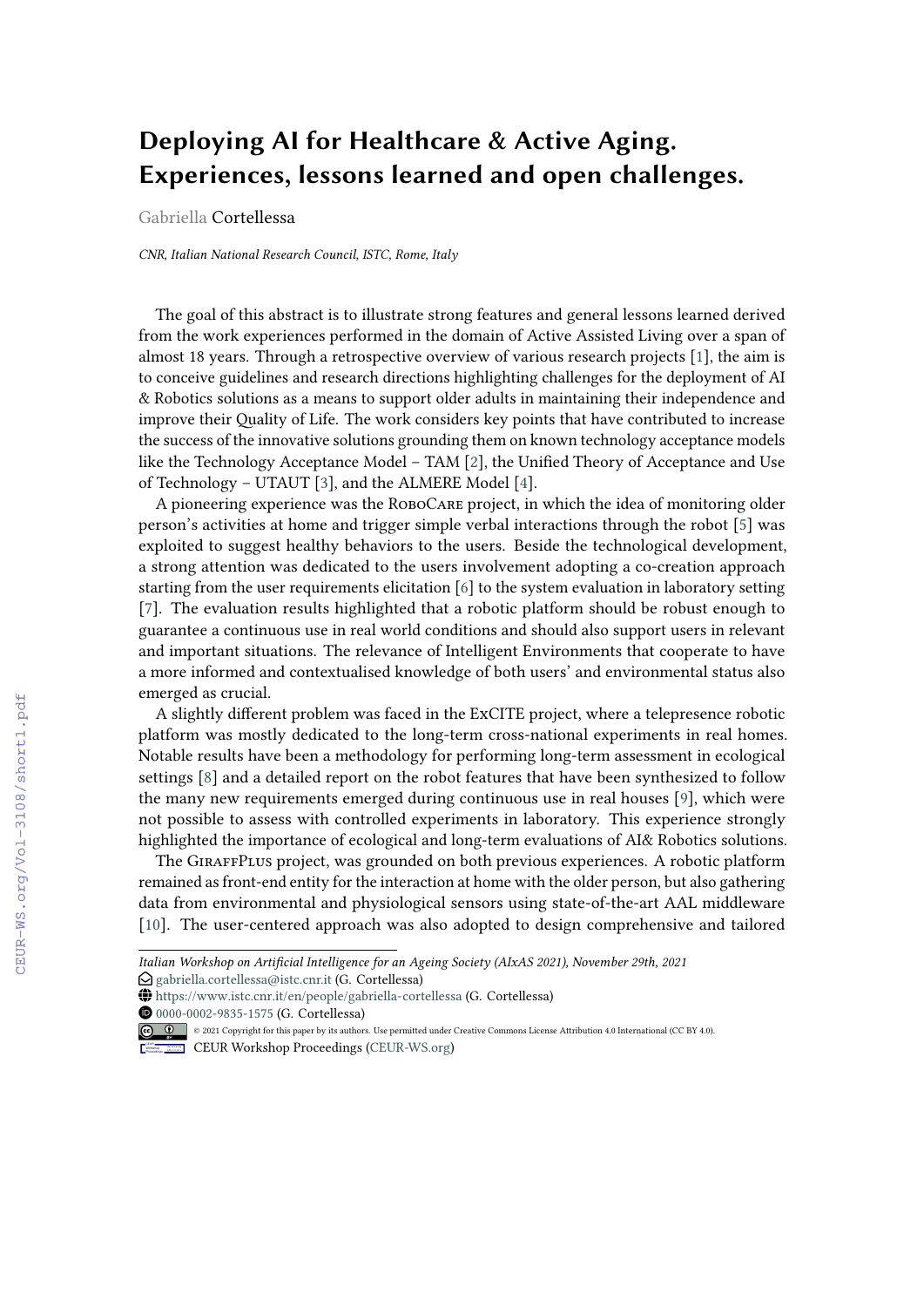services for better supporting the users over time, by taking advantage of huge efforts for user requirements elicitation [\[11\]](#page-2-0) and the integration of different devices and services [\[12\]](#page-2-1). A long-term experimentation in real houses was also carried out.

From these experiences the importance of integrating different technologies to provide intelligent services emerged together with the continuity of use as a key challenge, especially if the technology is intended to help fragile people. Additionally, a multidisciplinary approach resulted crucial to build solutions that are technologically solid but also well accepted by users. The participants also expected intelligent and proactive behaviours from the robotic intelligent solutions. Another key challenge is related to the users' unpredictable behaviours. As a consequence, robotic solutions should be aware of the uncertainty concerning Human–Robot interactions and carry out continuous assistance in a robust and adaptive way. Robustness and reliability of robotic solutions are crucial in daily-living scenarios and the autonomy level of a robot should take into account the possible dynamics of human users in order to guarantee continuous and reliable assistance. More recently, the SI-ROBOTICS project is focused on the design and development of modular solutions based on collaborative assistive ICT robotics with advanced abilities to support humans in healthcare services. The scientific objective is to investigate and implement technological solutions easily adaptable to assist elderly people in daily living activities and to assess the progress of their physical and cognitive decline, i.e. cognitive frailty, dementia, mild cognitive impairment, etc., thus enabling specific challenges for early diagnosis, objective assessment, therapy control and rehabilitation. The goal is to pursue the integration of different AI technologies to enrich autonomy of robotic solutions and support continuous and contextualized assistance. Additionally SI-ROBOTICS can be used also as a supporting tool for caregivers and health professionals. In [\[13\]](#page-2-2) the system is proposed as a means to help physiotherapists during the rehabilitation programs for Parkinson patients. The integration of Semantic and Planning technologies allows robots to interpret environmental data, build abstraction about an assistive context (e.g., the activity a patient is performing inside her house, during a training program or her physiological state) and proactively set/decide assistive objectives that can be autonomously achieved through the synthesis and execution of suitable actions. The integration of Machine Learning (ML) technologies allows also a robot to learn from experience and consequently dynamically adapt its assistive behaviors over time according to the specific needs of the considered scenario. In the case of daily assistance, for example, we have recently integrated ML to learn the habits of a patient and integrate a predictive model of patients' behaviors into the *sense-reason-act* loop. On one hand, this supports a better optimization and adaptation of the assistance. On the other, it enables recognition of deviations of patients' behaviors from "known habits". Personalization and adaptation of robot behaviours emerged as paramount: general skills and assistive capabilities of robotic solutions should be tailored to the heterogeneous needs and interaction features of assisted end-users. Safety of robot technologies should also be considered when deploying them in real-world scenarios.

## **References**

[1] G. Cortellessa, R. D. Benedictis, F. Fracasso, A. Orlandini, A. Umbrico, A. Cesta, AI and robotics to help older adults: Revisiting projects in search of lessons learned, Paladyn,